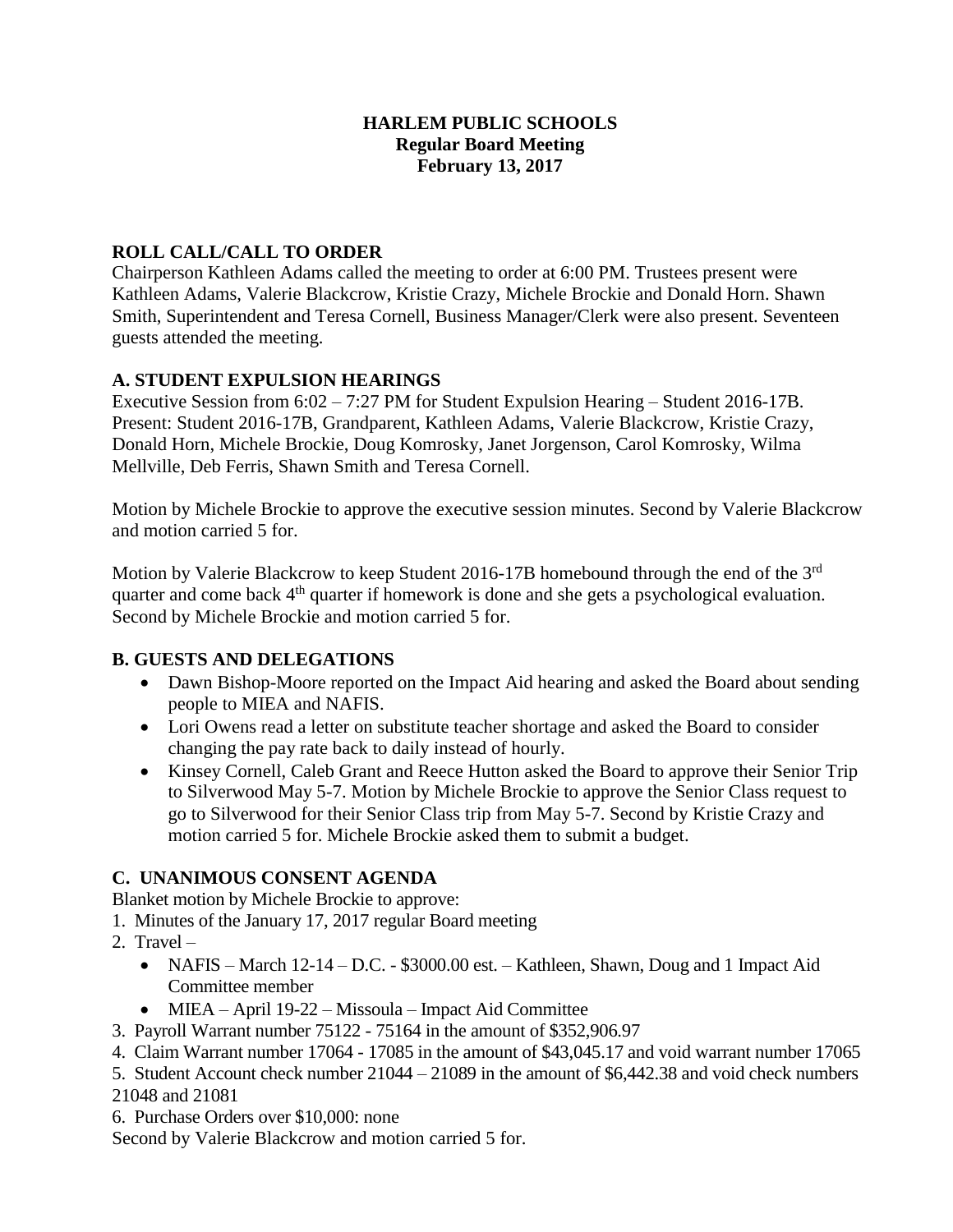#### **D. PROGRAM REPORTS**

Resignation/retirement letters were received and accepted from Harry Green and Sharon Reed effective May 26, 2017

#### **E. STUDENT ATTENDANCE AGREEMENTS**

Motion by Donald Horn to approve the following student attendance agreements for SY 2016-17, whose district of choice is Harlem and whose district of residence is Hays: DS, MP. Second by Kristie Crazy and motion carried 5 for.

Motion by Valerie Blackcrow to disapprove the following student attendance agreement for SY 2016-17, whose district of choice is Dodson and whose district of residence is Harlem: ST. Second by Kristie Crazy and motion carried 5 for.

## **F. APPROVAL OF TRANSFER FROM GENERAL FUND TO INTER-LOCAL AGREEMENT FUND**

Motion by Valerie Blackcrow to approve the transfer of \$ 19,000 from the Harlem General Funds to the Inter-local Agreement Fund. Second by Michele Brockie and motion carried 5 for.

### **G. APPROVE KINDERGARTEN AGE ENTRANCE**

Motion by Valerie Blackcrow to retroactively approve underage kindergarten student for 16-17 S.Y. Second by Kristie Crazy and motion carried 5 for.

#### **H. MODULES**

Shawn will be meeting with Marty to discuss a few more points and will report to the Board at a later date.

#### **I. RECOGNITION FOR PRINCIPAL**

Shawn wanted to recognize Janet Jorgensen as Junior High Principal.

#### **J. HIRE ELEMENTARY PARAPROFESSIONAL**

Motion by Valerie Blackcrow to hire Michelle Crazy as the Elementary Para-professional for SY 2016-17 per the CBA and pending background check with the district reserving the right to withdraw the offer based upon the results of the background check. Second by Donald Horn and motion carried 4 for, 1 abstained (Crazy).

#### **K. SUB/EXTRA HELP LIST APPROVAL**

Motion by Michele Brockie to approve the sub/extra help/volunteer list of applicants below pending approved background check with the district reserving the right to withdraw the offer based upon the result of the background check and age requirements.

| Benjamin Briere                                   | 21 <sup>st</sup> Century Youth Wrestling Program | \$13.50/hr. |
|---------------------------------------------------|--------------------------------------------------|-------------|
| Benjamin Briere                                   | <b>Sub Bus Driving</b>                           | \$15.58/hr. |
| Heidi Harris                                      | In-school Suspension Monitor                     | \$15.00/hr. |
| Second by Kristie Crazy and motion carried 5 for. |                                                  |             |

2